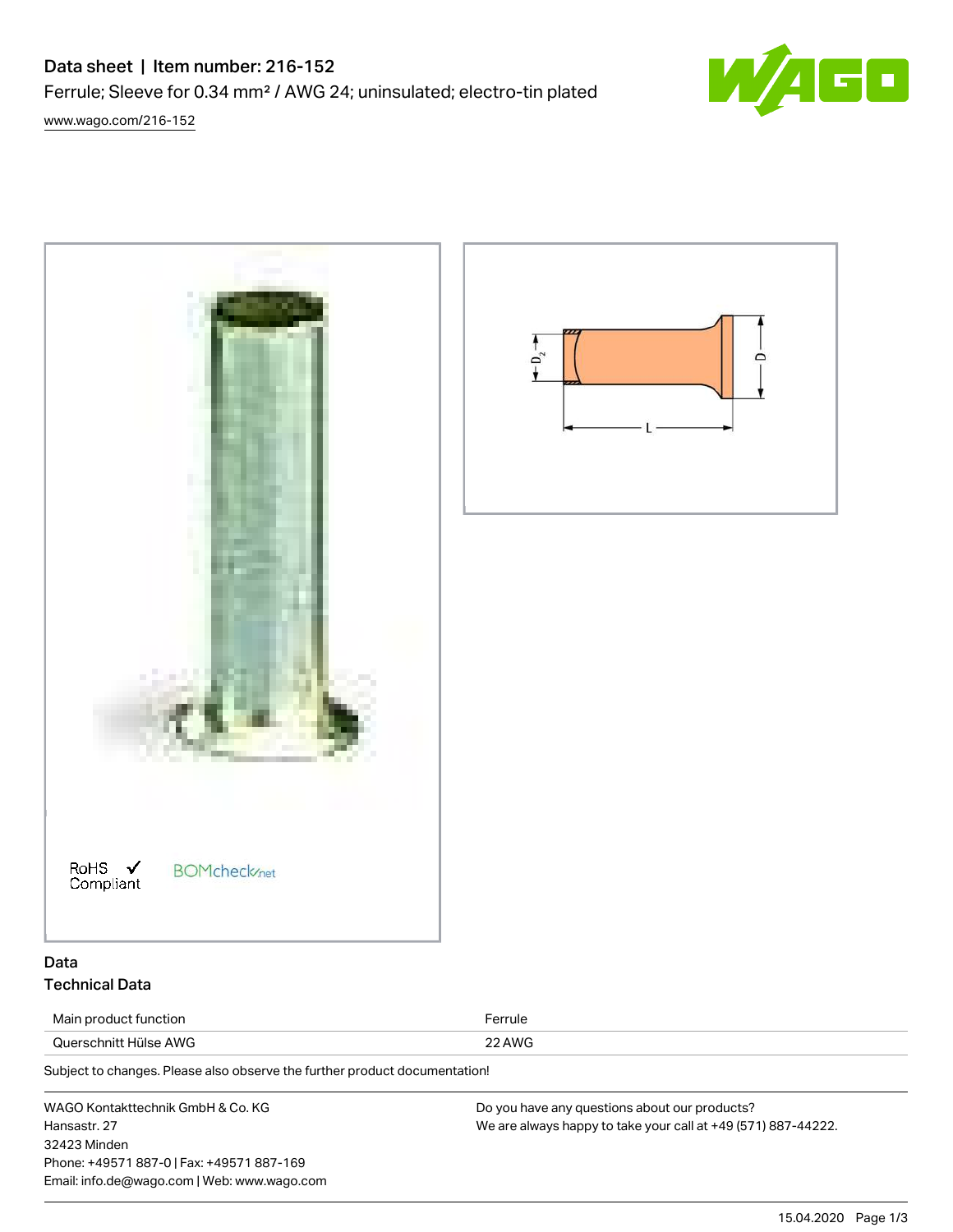[www.wago.com/216-152](http://www.wago.com/216-152)



| Hülse für                         | $0.34$ mm <sup>2</sup>         |                |          |
|-----------------------------------|--------------------------------|----------------|----------|
| <b>Connection data</b>            |                                |                |          |
| Strip length                      | 5 mm / 0.2 inch                |                |          |
| <b>Geometrical Data</b>           |                                |                |          |
| Length                            | 5 <sub>mm</sub>                |                |          |
| Diameter                          | 1.8 <sub>mm</sub>              |                |          |
| Diameter 2                        | $0.85$ mm                      |                |          |
| <b>Material Data</b>              |                                |                |          |
| Weight                            | 0 <sub>g</sub>                 |                |          |
| Commercial data                   |                                |                |          |
| Product Group                     | 2 (Terminal Block Accessories) |                |          |
| Packaging type                    | <b>BOX</b>                     |                |          |
| Country of origin                 | DE                             |                |          |
| <b>GTIN</b>                       | 4017332277587                  |                |          |
| Customs Tariff No.                | 85369010000                    |                |          |
| Counterpart                       |                                |                |          |
| <b>Downloads</b><br>Documentation |                                |                |          |
| <b>Bid Text</b>                   |                                |                |          |
| 216-152<br>GAEB X81 - Datei       | Feb 19, 2019                   | xml<br>2.8 kB  | Download |
| 216-152<br>doc - Datei            | Sep 11, 2017                   | doc<br>24.6 kB | Download |

## Installation Notes

Subject to changes. Please also observe the further product documentation!

WAGO Kontakttechnik GmbH & Co. KG Hansastr. 27 32423 Minden Phone: +49571 887-0 | Fax: +49571 887-169 Email: info.de@wago.com | Web: www.wago.com

Do you have any questions about our products? We are always happy to take your call at +49 (571) 887-44222.